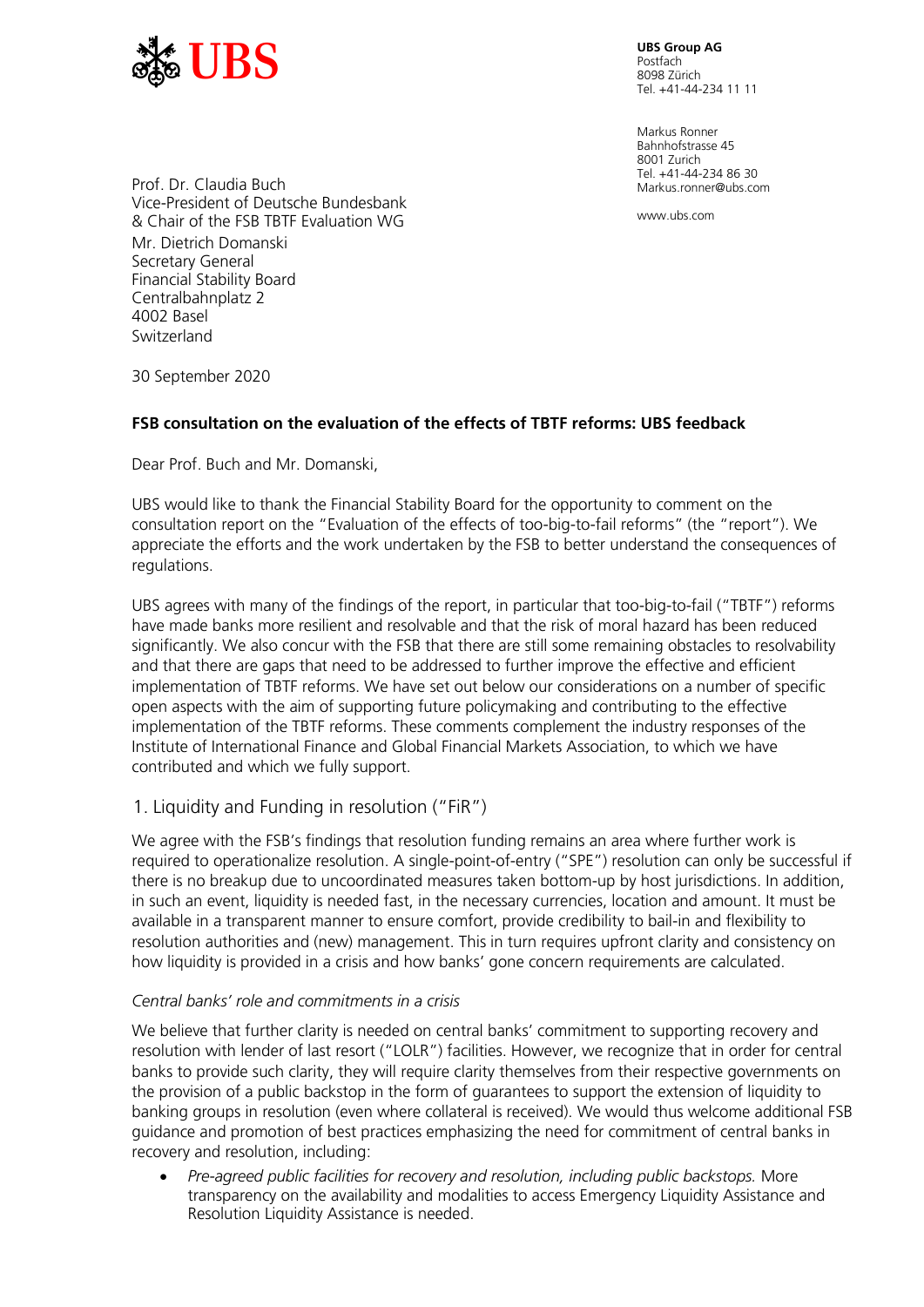While we recognize moral hazard concerns, we view such concerns as more manageable for resolved entities where resolution authorities have taken control and can determine the extent to which external creditors are bailed in and hence the extent of remaining liabilities which have claims on the assets of the resolved firm, thereby mitigating concerns that a LOLR may take undue credit risk when providing liquidity assistance in a resolution. In the case of resolved banks, it appears appropriate for central banks to communicate a presumption that they will provide liquidity in the tenor and currency needed to support resolution. Such clarity is also important to create confidence to both investors and foreign authorities. The Bank of England has set an excellent example in this respect.

• *The most relevant terms and conditions are to be agreed in advance.* This should include the eligibility criteria of collateral, lending duration, currency, maximum amount and the existence of a public backstop. The latter is understood as a government guarantee to the central bank to indemnify the central bank and establish the required credibility and certainty in a resolution visà-vis the market. Moreover, this implies that central banks and the banks in advance must put in place the facilities for extended collateral to be acceptable to the central bank in such a situation. We note that this is not yet the case in all jurisdictions.

Separately, the guidance should reiterate the need for transferability of assets between entities and jurisdictions in resolution without undue restrictions, as such transfers may be required to address all kinds of crises and move collateral and access liquidity where it is most needed. Such additional guidance at the FSB level would be helpful in driving internationally consistent frameworks, avoiding inefficient allocation and ring-fencing of resources as well as excessive local requirements.

#### *Gone-concern liquidity requirements*

We also believe that it is important to ensure internationally aligned gone-concern liquidity requirements and note that going- and gone-concern requirements should be clearly differentiated and not be additive.

In this context, the US approach, which is in line with the FSB guidance of June 2018<sup>1</sup>, is the most advanced. It is based on the Resolution Liquidity Execution Need ("RLEN"), which defines the liquidity requirement for an orderly execution of the preferred resolution strategy, considering both bank-specific liquidity stress assumptions and the liquidity impact of the management actions and restructuring measures. The RLEN combines a Peak Funding Need and the Minimum Operating Liquidity. The latter includes additional requirements for placing collateral with Financial Market Infrastructures ("FMIs") in a crisis and reflects (intraday) liquidity requirements of FMIs in a resolution scenario. This approach represents in our view international best practice and thus we would appreciate if the FSB encouraged other jurisdictions to pursue a similar approach.

Furthermore, while progress has been made in the area of funding in resolution since the issuance of the FSB 2018 guidance, we believe that more clarifications and detailed best practices should be provided including on RLEN representing a trigger level at which resolution proceedings would be expected to commence and that this is conceptually different from, and not additive to, going concern liquidity requirements such as the Liquidity Coverage Ratio (LCR).

<sup>1</sup> FSB, Funding Strategy Elements of an Implementable Resolution Plan, June 2018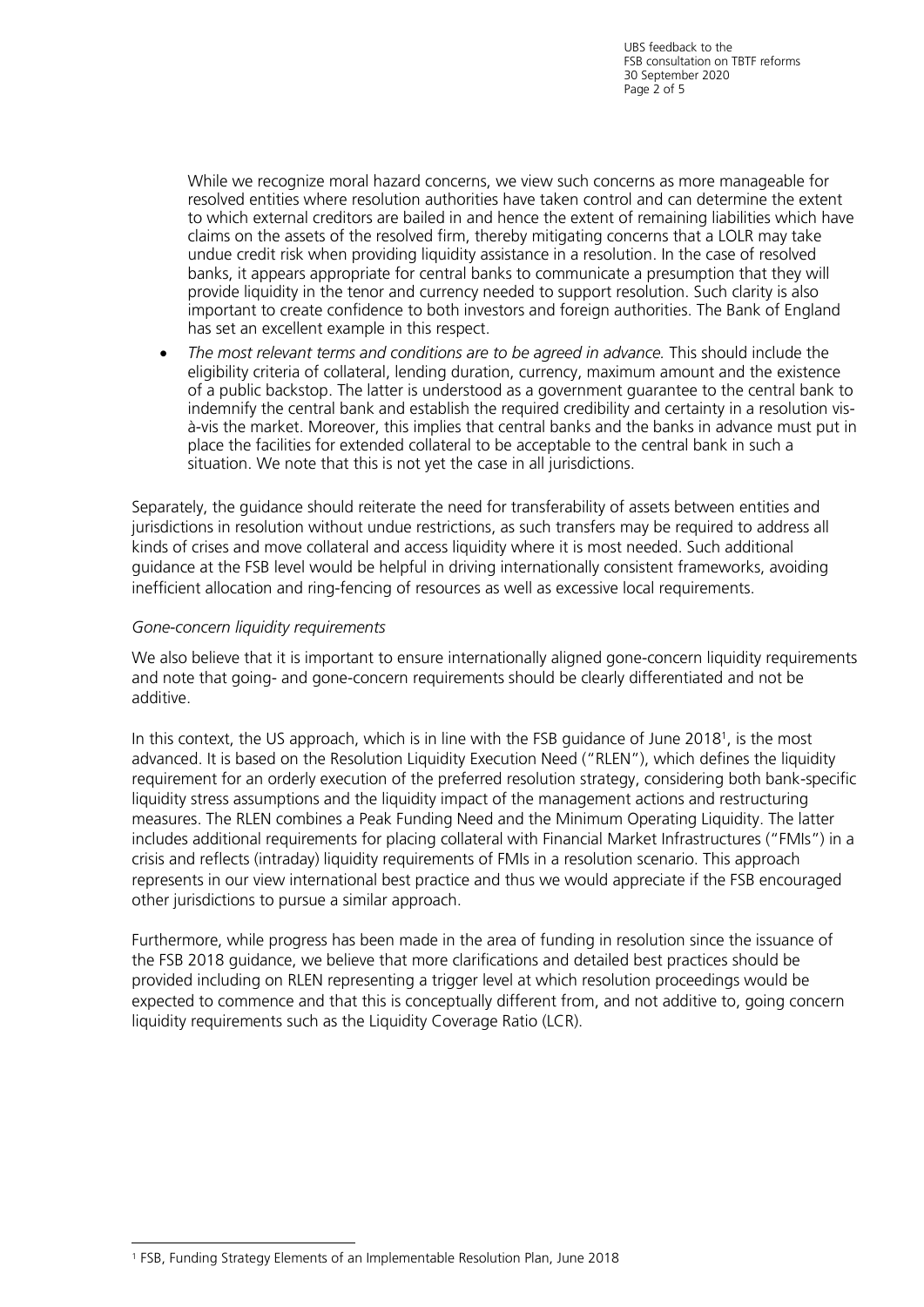## *Pre-positioning of liquidity (going- and gone-concern)*

While not directly in scope of the analysis, the report rightly recognizes that "*one of the drivers of (…) market fragmentation could be the ring-fencing of liquidity (…) within local markets*" (see page 64 of the report).

The lack of international agreement on the pre-positioning of liquidity currently leads to a sub-optimal constellation in which jurisdictions tend to impose higher local liquidity requirements, thereby ringfencing liquidity at the expense of the overall group's financial stability. As resources are scarce and the sum of parts typically exceeds consolidated requirements, there is no surplus liquidity to be distributed and authorities need to work closely together.

In the current situation, risks associated with the trapping of liquidity are similar to those affecting iTLAC (as recognized in the report on page 65: "*excessive pre-positioning of internal TLAC could also reduce financial stability by making the banking group less resilient*"). With high levels of ring-fenced liquidity and without any pre-positioning guidance, banks under stressed conditions may be unable to move liquidity resources across the group to where they are most needed.

To mitigate this issue, we suggest that, similarly to iTLAC, international standards-setters should provide guidance on the pre-positioning of liquidity within a group. Such standards could serve as the basis for discussions within crisis management groups ("CMGs") aimed at ensuring the optimal allocation of liquidity, balancing the interests of both home and host jurisdictions. Such guidelines should propose pre-positioning in a range to reflect different Global Systemically Important Banks' ("G-SIBs") structures, with exact allocation ultimately resulting from discussion in CMGs. International guidance on the prepositioning of liquidity would provide the basis for such discussions in CMGs.

# 2. Cross-border coordination

We also agree that further work is still needed to enhance cross-border coordination and supervisory collaboration in a crisis. In our view, firms, in particular G-SIBs, have made important efforts in this regard and mostly fulfil the FSB Key Attributes of Effective Resolution Regimes. However, we believe that this is an area in which further work from the authorities is required.

We note that a lack of coordination and mutual understanding can result in higher requirements in home and even more so in host jurisdictions. We are of the firm opinion that the industry should not be subject to additional costs, for examples via additional buffer requirements, due to such lack of alignment by the authorities. We suggest that the FSB consider a review across relevant authorities to assess the degree to which agreements have been reached at CMG level concerning the pre-positioning of TLAC and liquidity resources within G-SIB groups, and to issue additional guidance to this end.

## *Crisis management groups*

CMGs play an essential role in enabling the resolution of a global institution. We strongly encourage authorities to further formalize their collaboration based on cooperation agreements/ memoranda of understanding. Furthermore, pre-agreed playbooks for the international cooperation between supervisory authorities in resolution would be helpful and should be tested in simulations between relevant authorities.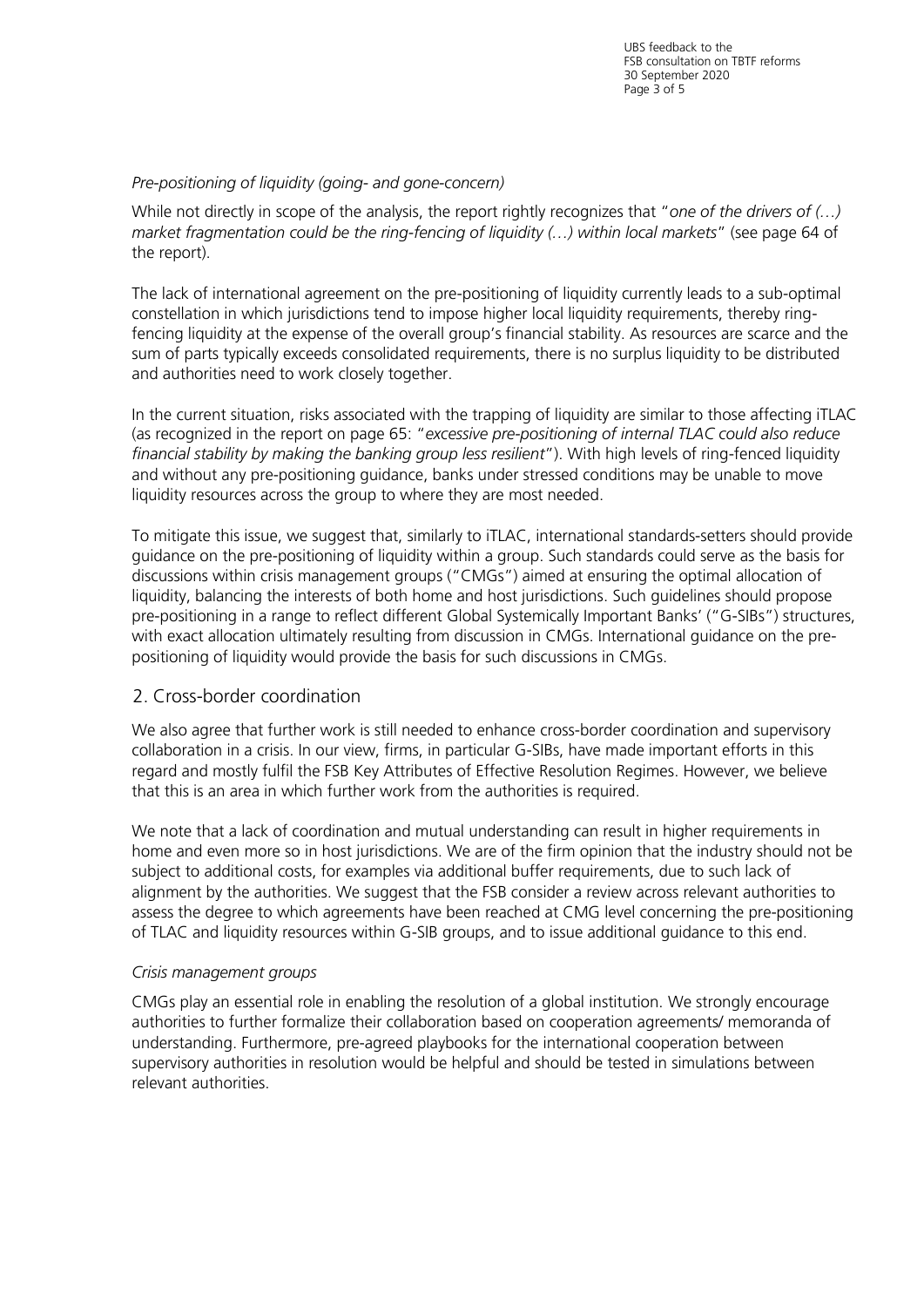UBS feedback to the FSB consultation on TBTF reforms 30 September 2020 Page 4 of 5

#### *Post-resolution adjustments*

More clarity is still needed on post-bail-in recapitalization needs and procedures for both going- and gone-concern requirements following a resolution. In particular, the timelines for TLAC and iTLAC replenishment should be coordinated between the CMG members in a flexible way reflecting the circumstances of the crisis situation. It should be clear that such CMG decisions will be respected in home and host jurisdictions.

We would like to emphasize that beyond TLAC requirements, internationally coordinated action by the Basel Committee on Banking Supervision ("BCBS") and FSB is still needed to consider other metrics, in particular the Net Stable Funding Ratio ("NSFR"), post-bail-in. Following the bail-in of TLAC (long-term liabilities), NSFR requirements are unlikely to be met and the Basel framework currently does not provide for an exemption allowing for a sufficient period of time to meet the requirements again.

# 3. Internal Total Loss Absorbing Capacity ("iTLAC")

While UBS agrees with a number of the challenges identified in the report, we believe that the FSB's conclusion that there is currently no evidence of fragmentation related to iTLAC might be premature. The FSB report acknowledges that "evidence on the effects of internal TLAC [in relation to market fragmentation] is not yet available" (p. 65). Thus, the conclusion of the report that the evaluation did not find evidence of fragmentation related to iTLAC seems to be premature given the statement that (certain) evidence is not yet available.

In fact, we do observe fragmentation emerging in the form of different local requirements and remain concerned that a number of jurisdictions are setting pre-positioning requirements for internal TLAC at the top end of the range foreseen in the FSB TLAC term sheet, or possibly even exceeding the range and/ or imposing requirements at the level of non-material subsidiaries. Such developments could potentially lead to an overshooting of TLAC on a consolidated level. If these developments continue, they will make TLAC instruments less useful than initially considered, since they trap resources at subsidiary level, further increase fragmentation and thereby threaten resilience and financial stability.

We believe that another element of fragmentation comes from the different terms of required instruments (e.g. Minimum Requirement for Own Funds and Eligible Liabilities ("MREL") in the European Union vs. US long-term debt). This is in particular an issue as instruments should not have different triggering mechanisms to avoid uncoordinated bottom-up resolution interventions across different jurisdictions.

While the term "failing or likely to fail" or "point of non-viability" is widely shared as entry point to resolution across jurisdictions and enshrined in both internal and external TLAC instruments, there is no harmonized interpretation of the term, leaving open the possibility that resolution authorities take different views on when this status is reached. We would call on the FSB to encourage its members to strengthen the dialogue amongst resolution authorities on this point in good times to avoid surprises in bad times, when resolution authorities are under considerable time pressure.

We strongly encourage the FSB to continue its monitoring of consistent implementation of post-crisis reforms to ensure aligned standards and to encourage further cooperation between the authorities.